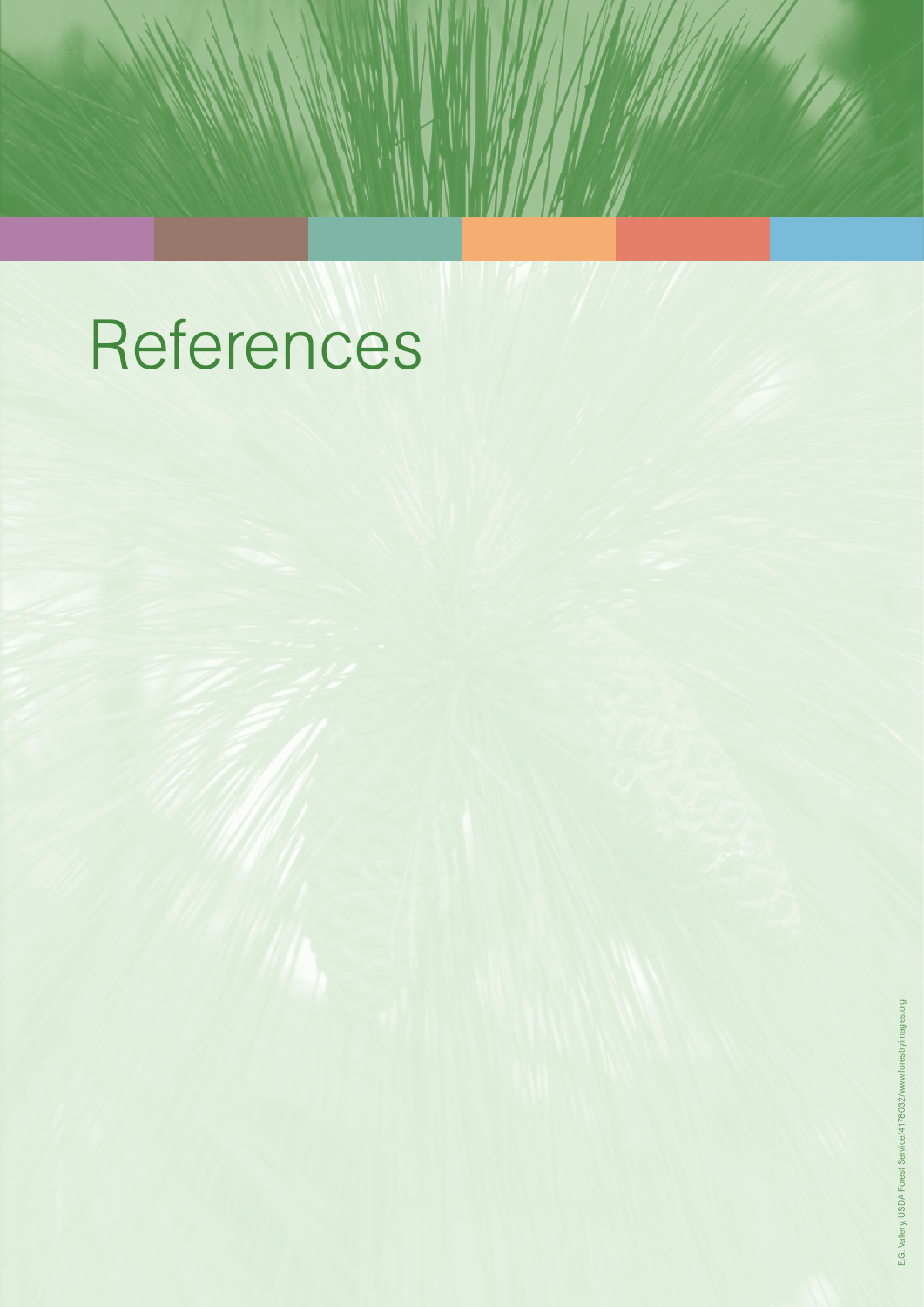**Contreras-Hermosilla, A., Gregersen, H.M. & White, A.**  2008. *Forest governance in countries with federal systems of government: lessons for decentralization*. Governance Brief No. 39. Bogor, Indonesia, CIFOR.

**de Brito Cruz, C.H. & de Mello, L.** 2006. *Boosting innovation performance in Brazil*. Economics Department Working Paper No. 532. ECO/WKP(2006)60. Paris, Organisation for Economic Co-operation and Development (OECD).

**Dillaha, T., Ferraro P., Huang M., Southgate D., Upadhyaya, S. & Wunder, S.** 2007. *Payments for watershed services: regional syntheses.* USAID PES Brief No. 7. Washington, DC, United States Agency for International Development (USAID) (available at www.cifor.cgiar.org/ pes/\_ref/publications/index.htm).

**Eckelmann, C.M.** 2005. *An overview of silvicultural practices in the Caribbean – historic development, current practices and emerging issues.* Bridgetown, FAO Subregional Office for the Caribbean. (unpublished)

**EEA.** 2005. *European environment outlook.* Copenhagen, European Environment Agency.

**EEA.** 2007. *Europe's environment: the fourth assessment*. Copenhagen.

**Environment News Service.** 2008a. Sugar for biofuel to displace Kenya's Tana Delta wildlife. 26 June (available at www.ens-newswire.com/ens/jun2008/2008-06-26-03.asp).

**Environment News Service.** 2008b. Florida to buy out sugar land for Everglades restoration. 25 June (available at www.ens-newswire.com/ens/jun2008/2008-06-25-01.asp).

**European Commission.** 2007. *Key figures 2007: towards a European research area – science, technology and innovation*. Brussels (available at cordis.europa.eu/documents/ documentlibrary/97946551EN6.pdf).

**Evans, J. & Turnbull, J.** 2004. *Plantation forestry in the tropics.* 3rd edition. Oxford, UK, Oxford University Press.

**FAO.** 2001. *Global Forest Resources Assessment 2000. Main report.* FAO Forestry Paper No. 140. Rome (also available at www.fao.org/docrep/004/y1997e/y1997e00.htm).

**FAO.** 2003a*. Forestry Outlook Study for Africa: regional report – opportunities and challenges towards 2020.* FAO Forestry Paper No. 141. Rome (also available at www.fao.org/ docrep/005/y4521e/y4521e00.htm).

**FAO.** 2003b. *Past trends and future prospects for the utilisation of wood for energy*, by J. Broadhead, J. Bahdon & A. Whiteman. Global Forest Products Outlook Study Working Paper GFPOS/WP/05. Rome.

**FAO.** 2004. *Will buying tropical forest carbon benefit the poor? Evidence from Costa Rica*, by S. Kerr, L. Lipper, A.S.P. Pfaff, R. Cavatassi, B. Davis, J. Hendy & A. Sanchez. ESA Working Paper No. 04‑20. Rome (also available at ftp://ftp.fao.org/docrep/fao/007/ae402e/ae402e00.pdf).

**FAO.** 2005a. *In search of excellence: exemplary forest management in Asia and the Pacific*, by P.B. Durst, C. Brown, H.D. Tacio & M. Ishikawa, eds. RAP Publication 2005/2. Bangkok, FAO Regional Office for Asia and the Pacific (also available at www.fao.org/docrep/007/ae542e/ ae542e00.htm).

**FAO.** 2005b. *State of the World's Forests 2005*. Rome (also available at www.fao.org/docrep/007/y5574e/y5574e00. htm).

**FAO.** 2005c. *Urban and peri-urban forestry and greening in West and Central Asia: experience, constraints and prospects,*  by U. Akerlund. FOWECA Thematic Study Report. Rome (available at ftp://ftp.fao.org/docrep/fao/009/ah238e/ ah238e00.pdf).

**FAO.** 2005d. *Wildlife issues and development prospects in West and Central Asia*, by R. Czudek. Wildlife Management Working Paper No. 9. Rome (also available at www.fao.org/ docrep/010/ai548e/ai548e00.htm).

**FAO.** 2006a. *Global Forest Resources Assessment 2005 – progress towards sustainable forest management.* FAO Forestry Paper No. 147. Rome (also available at www.fao. org/docrep/008/a0400e/a0400e00.htm).

**FAO.** 2006b. *Global planted forests thematic study: results and analysis*, by A. Del Lungo, J. Ball & J. Carle. Planted Forests and Trees Working Paper No. 38. Rome (also available at www.fao.org/forestry/site/10368/en).

**FAO.** 2006c. *Tendencias y perspectivas del sector forestal en América Latina y el Caribe*. FAO Forestry Paper No. 145. Rome (also available at www.fao.org/docrep/009/a0470s/ a0470s00.htm).

**FAO.** 2006d. *Global Forest Resources Assessment 2005 – report on fires in the Central Asian region and adjacent countries*, by J.G. Goldammer. Fire Management Working Paper FM/16. Rome (also available at www.fao.org/ docrep/009/j7572e/j7572e00.htm).

**FAO.** 2006e. *Non wood forest products in Central Asia and Caucasus.* FOWECA Thematic Study. Rome (also available at www.fao.org/docrep/010/ag268e/ag268e00.htm).

**FAO.** 2006f. *Responsible management of planted forests: voluntary guidelines*. Planted Forests and Trees Working Paper No. 37. Rome (also available at www.fao.org/ docrep/009/j9256e/j9256e00.htm).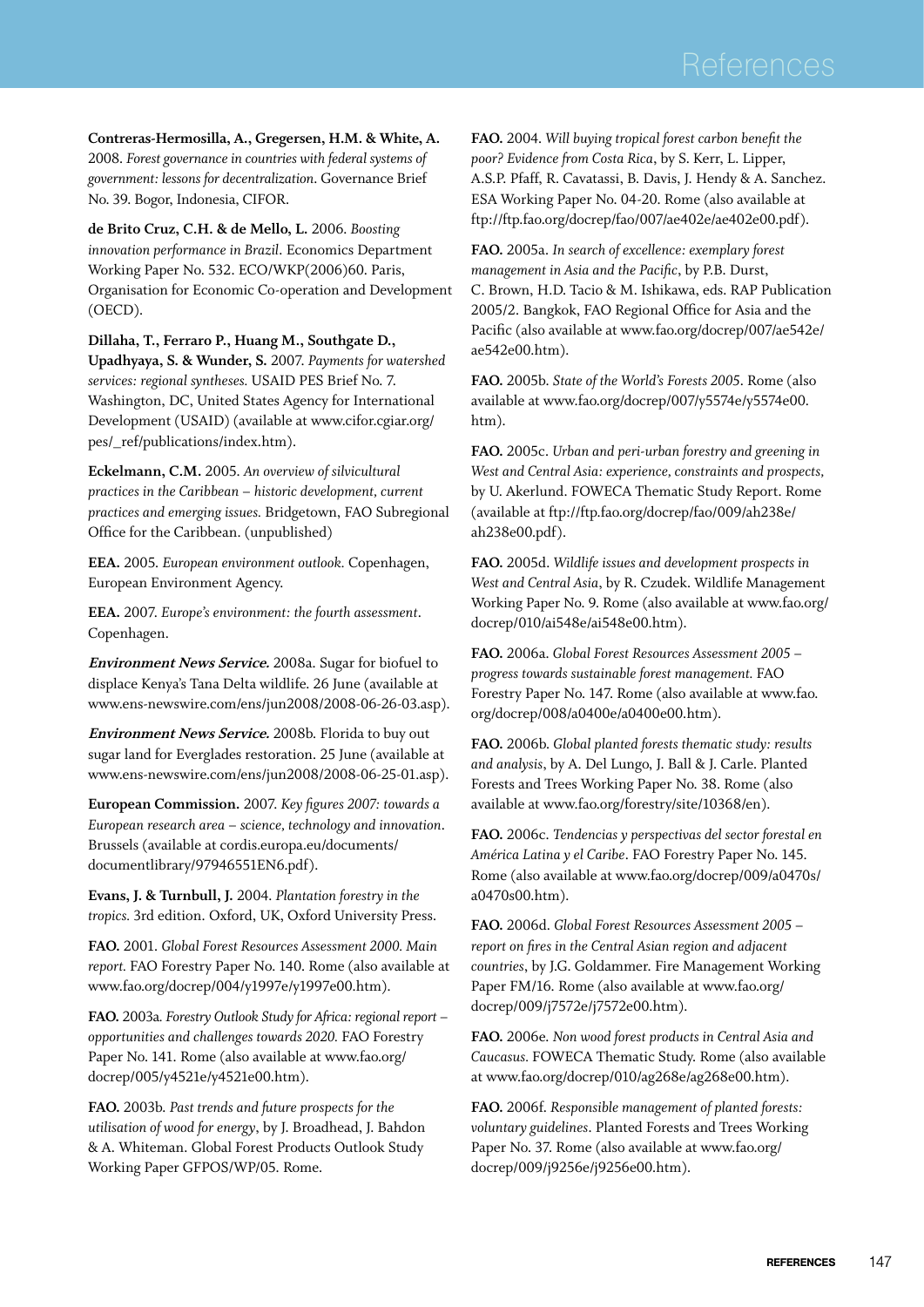**FAO.** 2007a. Female entrepreneurs in the NWFP world: shea butter sales change African women's plight. *Non-Wood News*, 15: 18 (available at www.fao.org/docrep/010/a1189e/ a1189e00.htm).

**FAO.** 2007b. *FAO Statistical Yearbook 2005–2006*. Rome.

**FAO.** 2007c. *People, forests and trees in West and Central Asia: outlook for 2020.* FAO Forestry Paper No. 152. Rome (also available at www.fao.org/docrep/009/a0981e/a0981e00.htm).

**FAO.** 2007d. *The Global Environmental Facility and payments for ecosystem services: a review of current initiatives and recommendations for future PES support by GEF and FAO programs*, by P. Gutman & S. Davidson. PESAL Papers Series No. 1. Rome (also available at www.fao.org/es/esa/PESAL/ attachments/PESAL1\_Gutman.pdf).

**FAO.** 2007e. *The State of Food and Agriculture 2007: paying farmers for environmental services*. Rome (also available at www.fao.org/docrep/010/a1200e/a1200e00.htm).

**FAO.** 2007f. *Corporate private sector dimensions in planted forest investments*, by D.A. Neilson. Planted Forests and Trees Working Paper FP/40E (available at www.fao.org/forestry/ site/10368/en/).

**FAO.** 2007g. *World bamboo resources: a thematic study prepared in the framework of the Global Forest Resources Assessment 2005*, by M. Lobovikov, S. Paudel, M. Piazza, H. Ren and J. Wu. Non-Wood Forest Products No. 18. Rome (also available at www.fao.org/docrep/010/a1243e/a1243e00.htm).

**FAO.** 2007h. *The role of coastal forests in the mitigation of tsunami impacts*, by K. Forbes & J. Broadhead. RAP Publication 2007/1. Bangkok, FAO Regional Office for Asia and the Pacific.

**FAO.** 2008a. ForesSTAT statistical database (available at faostat.fao.org).

**FAO.** 2008b. *Contribution of the forestry sector to national economies, 1990–2006*, by A. Lebedys. Rome. (in press)

**FAO.** 2008c. *Global forest product projections*, by R. Jonsson & A. Whiteman. Rome. (in press)

**FAO.** 2008d. *Forests and energy*. *Key issues.* FAO Forestry Paper No. 154. Rome (also available at www.fao.org/ docrep/010/i0139e/i0139e00.htm).

**FAO.** 2008e. *Human wildlife conflict in Africa – causes, consequences and management strategies*. FAO Forestry Paper. Rome. (in press)

**FAO.** 2008f. *The status and trends of forests and forestry in West Asia*, by Q. Ma. Subregional report of the Forestry Outlook Study for West and Central Asia. Forestry Policy and Institutions Working Paper 20. Rome (also available at www.fao.org/docrep/010/k1652e/k1652e00.htm).

**FAO.** 2008g. *Forests and forestry in Central Asia and the Caucasus*, by M. Uemoto. Forest Policy and Institutions Working Paper. Rome. (in press)

**FAO.** 2008h. *Re-inventing forestry agencies – experiences of institutional restructuring in Asia and the Pacific,* by P. Durst, C. Brown, J. Broadhead, R. Suzuki, R. Leslie & A. Inoguchi, eds. RAP Publication 2008/05. Bangkok, FAO Regional Office for Asia and the Pacific.

**FECOFUN.** 2006. *About us.* Kathmandu, Federation of Community Forest Users Nepal (available at www.fecofun. org/about.php).

**Friday Offcuts.** 2008. Sovereign wealth Funds start investing in timberlands. 18 April (available at www. fridayoffcuts.com/dsp\_newsletter.cfm?id=266).

**Frost, P. & Bond, I.** 2008. The CAMPFIRE programme in Zimbabwe: payments for wildlife services. *Ecological Economics*, 65(4): 776–787.

**FSC.** 2008. *Global FSC certificates: type and distribution*. Presentation (available at www.fsc.org/ppt\_graphs.html).

**Gorte, R.W. & Ramseur, J.L.** 2008. *Forest carbon markets: potentials and drawbacks*, CRS Report for Congress, RL 34560. Washington, DC, Congressional Research Service.

**Government of Cyprus.** 2005. FOWECA country outlook paper for Cyprus. Nicosia, Forestry Department.

**Government of Oman.** 2005. FOWECA country outlook paper. Salalah, Oman, General Directorate of Animal Wealth, Ministry of Agriculture and Fisheries.

**Griffin, C.** 2007. *An engaged and engaging tourism safety and security policy dialogue*. Presented at the Association of Caribbean States (ASC) Regional Policy Dialogue on Tourist Safety and Security, St. Ann's, Trinidad and Tobago, 7 July (available at www.acs-aec.org/Tourism/TSS/english.htm).

**Hamilton, K., Sjardin, M., Marcello, T. & Xu, G.** 2008. *Forging a frontier: state of the voluntary carbon markets 2008.*  Washington, DC, and London, Ecosystem Market Place and New Carbon Finance.

**Hetemäki, L. & Nilsson, S.** 2005. *Information technology and the forest sector*. IUFRO World Series Vol. 18. Vienna, IUFRO.

**Houllier, F., Novotny, J., Päivinen, R., Rosén, K., Scarascia-Mugnozza, G. & von Teuffel, K.** 2005. *Future forest research strategy for a knowledge-based forest cluster: an asset for sustainable Europe.* A vision paper of European national forest research institutes. EFI Discussion Paper 11. Joensuu, Finland, European Forest Research Institute.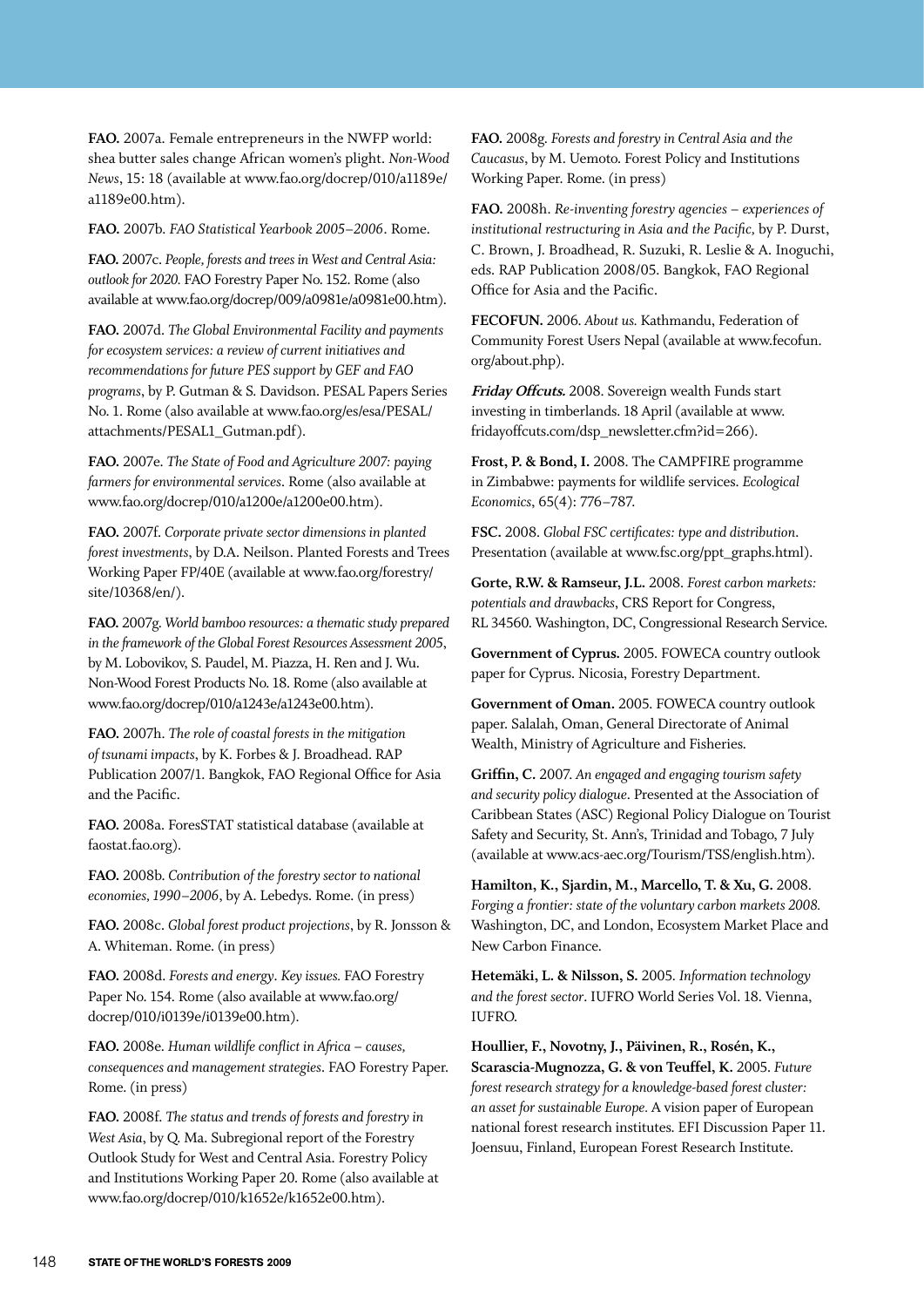**IAASTD.** 2008. Executive summary of the synthesis report. International Assessment of Agricultural Knowledge, Science and Technology for Development (available at www. agassessment.org/index.cfm?Page=IAASTD%20Reports&Ite mID=2713).

**IEA.** 2007. *World Energy Outlook 2007*. Paris, International Energy Agency.

**ILO.** 2001. *Globalization and sustainability: the forest and wood industries on the move.* Geneva, Switzerland, International Labour Organization.

**IMF.** 2008. *World Economic Outlook April 2008*. World Economic and Financial Surveys. Washington, DC, International Monetary Fund.

**Ince, P., Schuler, A., Spelter, H. & Luppold, W.** 2007. *Globalization and structural change in the US forestry sector: an evolving context for sustainable forest management*. General Technical Report FPL-GTR-170. Washington, DC, USDA Forest Service.

**International Eucalyptus Genome Network (EUCAGEN).**  2007. Eucalyptus *tapped as the next tree genome to be sequenced, characterized & harnessed for bioenergy, carbon sequestration, and other industrial applications*. Press release (available at www.ieugc.up.ac.za).

**IPCC.** 2007. *Climate change 2007: synthesis report. Contribution of Working Groups I, II and III to the Fourth Assessment Report of the Intergovernmental Panel on Climate Change*. Geneva, Switzerland, Intergovernmental Panel on Climate Change (also available at www.ipcc.ch/ipccreports/ar4-syr.htm).

**ITTO.** 2005. *Achieving the ITTO Objective 2000 and sustainable forest management in Mexico: executive summary*. Report submitted to the International Tropical Timber Council by the Diagnostic Mission, ITTC XXXIX/5, thirty-ninth Session. Yokohama, Japan.

**ITTO.** 2006. *Status of tropical forest management 2005*. ITTO Technical Series No. 24. Yokohama, Japan.

**ITTO.** 2008. *Developing forest certification: towards increasing comparability and acceptance of forest certification systems worldwide*. ITTO Technical Series No. 29. Yokohama, Japan.

**IUFRO.** 2008. List of IUFRO's member organizations. Vienna, International Union of Forest Research Organizations (available at www.iufro.org/membership/members/).

**Jenkins, M., Scherr, S.J. & Inbar, M.** 2004. Markets for biodiversity services: potential roles and challenges*. Environment*, 46(4): 32–42.

**Kaimowitz, D.** 2007. *The prospects for reduced emissions from deforestation and degradation (REDD) in Mesoamerica.* New York, USA, Ford Foundation.

**MacCleery, D.** 1992. *American forests: a history of resiliency and recovery*. FS-540. Durham, USA, USDA – Forest Service.

**MacCleery, D.** 2008. Re-inventing the United States Forest Service: evolution from custodial management, to production forestry, to ecosystem management. *In*: *Re-inventing forestry agencies: experiences of institutional restructuring in Asia and the Pacific*, edited by P. Durst, C. Brown, J. Broadhead, R. Suzuki, R. Leslie & A. Inoguchi. RAP Publication 2008/05. Bangkok, FAO Regional Office for Asia and the Pacific.

**Malagnoux, M., Sène, E.H. & Atzmon, N.** 2007. Forests, trees and water in arid lands: a delicate balance. *Unasylva*, 229: 24–29.

**Mantau, U., Steierer, F., Hetsch, S. & Prins, C.** 2008. *Wood resources availability and demands – Part I: National and regional wood resource balances 2005*. Background paper to the UNECE/FAO Workshop on Wood Balances. Geneva, Switzerland, UNECE.

**Martin, R.M.** 2008. Deforestation, land-use change and REDD. *Unasylva*, 230: 3–11.

**Metafore.** 2007. *Green building programs* (available at www.metafore.org/index.php?p=Green\_Building\_ Programs&s=176).

**Mubin, S.F.** 2004. *Outlook of the paper industry in the GCC* (available at www.highbeam.com/doc/1P3-777403821.html).

**Muñoz-Piña, C., Guevara, A., Torres, J.M. & Braña, J.**  2006**.** *Paying for the hydrological services of Mexico's forests.*  Bogor, Indonesia, CIFOR.

**Nair, C.T.S.** 2004. What does the future hold for forestry education? *Unasylva*, 216: 3–9.

**Natural Resources Canada.** 2007a. *The state of Canada's forests*. *Annual report 2007*. Ottawa (also available at foretscanada.rncan.gc.ca/rpt).

**Natural Resources Canada.** 2007b. *Responding to the mountain pine beetle infestation* (available at canadaforests. nrcan.gc.ca/articletopic/138).

**Natural Resources Canada.** 2008a. North American Forest Outlook Study: Canada country report. Ottawa. (unpublished SOFO 2009 contribution)

**Natural Resources Canada.** 2008b. *Leading by innovation: forest science and technology, part 3* (available at canadaforests.nrcan.gc.ca/articletopic/83?format=print).

**Neilson, D.** 2007. Prospects for change in international investment patterns in forestry*.* Paper presented at the International Conference on the Future of Forests in Asia and the Pacific: Outlook for 2020, Chiang Mai, Thailand, 16–18 October 2007.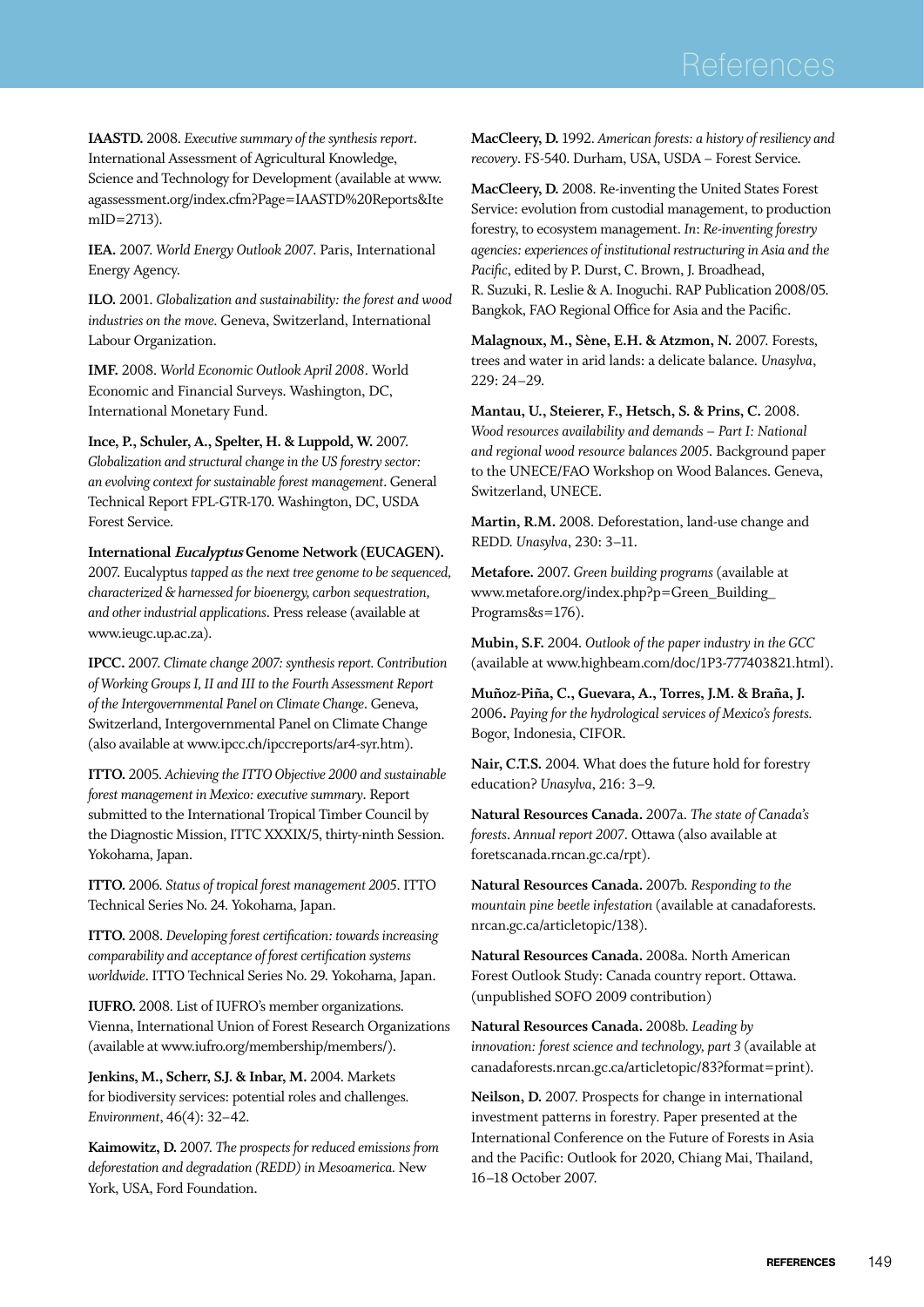**Nyrud, A.Q. & Devine, Å.** 2005. E-Commerce. *In* L. Hetemäki & S. Nilsson, eds. *Information technology and the forest sector*, pp. 49–64. Vienna, IUFRO.

**O'Loughlin, C.** 2008. Institutional restructuring, reforms and other changes within the New Zealand forestry sector since 1986. *In*: *Re-inventing forestry agencies: Experiences of institutional restructuring in Asia and the Pacific*, edited by P. Durst, C. Brown, J. Broadhead, R. Suzuki, R. Leslie & A. Inoguchi. RAP Publication 2008/05. Bangkok, FAO Regional Office for Asia and the Pacific.

Parrotta, J.A. & Agnoletti, M. 2007. Traditional forest knowledge: challenges and opportunities. *Forest Ecology and Management*, 249: 1–4.

**PATA.** 2008. *Asia Pacific tourism revenues set to soar to US 4.6 trillion by 2010*. Pacific Asia Travel Association (available at www.forimmediaterelease.net/pm/1244.html).

**PEFC.** 2008. *Statistical figures on certification* (available at register.pefc.cz/statistics.asp).

**Peksa-Blanchard, M., Dolzan, P., Grassi, A., Heinimo, J., Junginger, M., Ranta, T. & Walter, A**. 2007. *Global wood pellets markets and industry: policy drivers, market status and raw material potential.* IEA Bioenergy Task 40 (available at www.bioenergytrade.org).

**PwC.** 2007a. *Risks and rewards: forest, paper & packaging in South America*. New York, USA, PricewaterhouseCoopers (also available at www.pwc.com).

**PwC.** 2007b. *South America becomes a global player in the forest, paper and packaging sector*. New York, USA (available at www.pwc.com).

**Reitzer, R.** 2007. *Technology roadmap: applications of nanotechnology in the paper industry* (available at www.jyu. fi/science/muut\_yksikot/nsc/en/pdf/nanopap).

**Renz, L. & Atienza, J.** 2006. *International grantmaking update: a snapshot of US foundation trends.* New York, USA, Foundation Center (also available at foundationcenter.org/ gainknowledge/research/pdf/intl\_update\_2006.pdf).

**Roughley, D.J.** 2005. *Nanotechnology: implications for the wood products industry*. Final report. North Vancouver, Canada, Forintek Canada Corporation.

**Sample, V.A.** 2007. Introduction to the 2007 Pinchot Distinguished Lecture (The rise and fall of the timber investment management organizations: ownership changes in US forestlands, by C.S. Binkley) (available at www. pinchot.org/files/Binkley.DistinguishedLecture.2007.pdf).

**Schmitt, C.B., Belokurov, A., Besançon, C., Boisrobert, L., Burgess, N.D., Campbell, A., Coad, L., Fish, L., Gliddon, D., Humphries, K., Kapos, V., Loucks, C., Lysenko, I., Miles, L., Mills, C., Minnemeyer, S., Pistorius, T., Ravilious, C., Steininger, M. & Winkel, G.**  2008. *Global ecological forest classification and forest protected area gap analysis – analyses and recommendations in view of the 10% target for forest protection under the Convention on Biological Diversity (CBD)*. Freiburg, Germany, Freiburg University Press.

**Schulze, M., Grogan, J. & Vidal, E.** 2007. Technical challenges to sustainable forest management in concessions on public lands in the Brazilian Amazon. *Journal of Sustainable Forestry*, 26(1): 61–76.

**Shackleton, S.E., Shanley, P. & Ndoye, O.** 2007. Invisible but viable: recognising local markets for non-timber forest products. *International Forestry Review,* 9(3): 697–712.

**Sheppard, S.R.J. & Meitner, M.J.** 2005. Using multicriteria analysis and visualization for sustainable forest management planning with stakeholder groups. *Forest Ecology and Management*, 207: 171–187.

**SME Toolkit India.** 2008. *Environment Law Notification No: S.O. 525(E) (23-Apr-04) CAMPA – Constitution* (available at india.smetoolkit.org/india).

**Task Force on the Future of American Innovation.** 2005. *The knowledge economy: is the United States losing its competitive edge?* Washington, DC.

**Temu, A.** 2004. Africa south of the Sahara. *In* Trends in forestry education in Southeast Asia and Africa, 1993 to 2002: preliminary results of two surveys. *Unasylva*, 216: 17–21.

**TerrAfrica.** 2006. Background information on TerrAfrica. Brochure (available at www.terrafrica.org/default. asp?pid=7665368).

**TIES.** 2007. *Resources: ecotourism in Asia Pacific*. Washington, DC, The International Ecotourism Society.

**TNC.** 2004*. Final report: conservation easement working group*. Arlington, USA, The Nature Conservancy.

**Tomaselli, I. & Sarre, A.** 2005. Brazil gets new forest law. *ITTO Tropical Forest Update*, 15(4): 7.

**UN.** 2006a. *World economic and social survey 2006: diverging growth and development*. New York, USA, United Nations.

**UN.** 2006b. *Delivering as one*. Report of the Secretary-General's High-Level Panel. New York, USA.

**UN.** 2008a. World Urbanization Prospects: The 2007 Revision Population Database (available at esa.un.org/unup).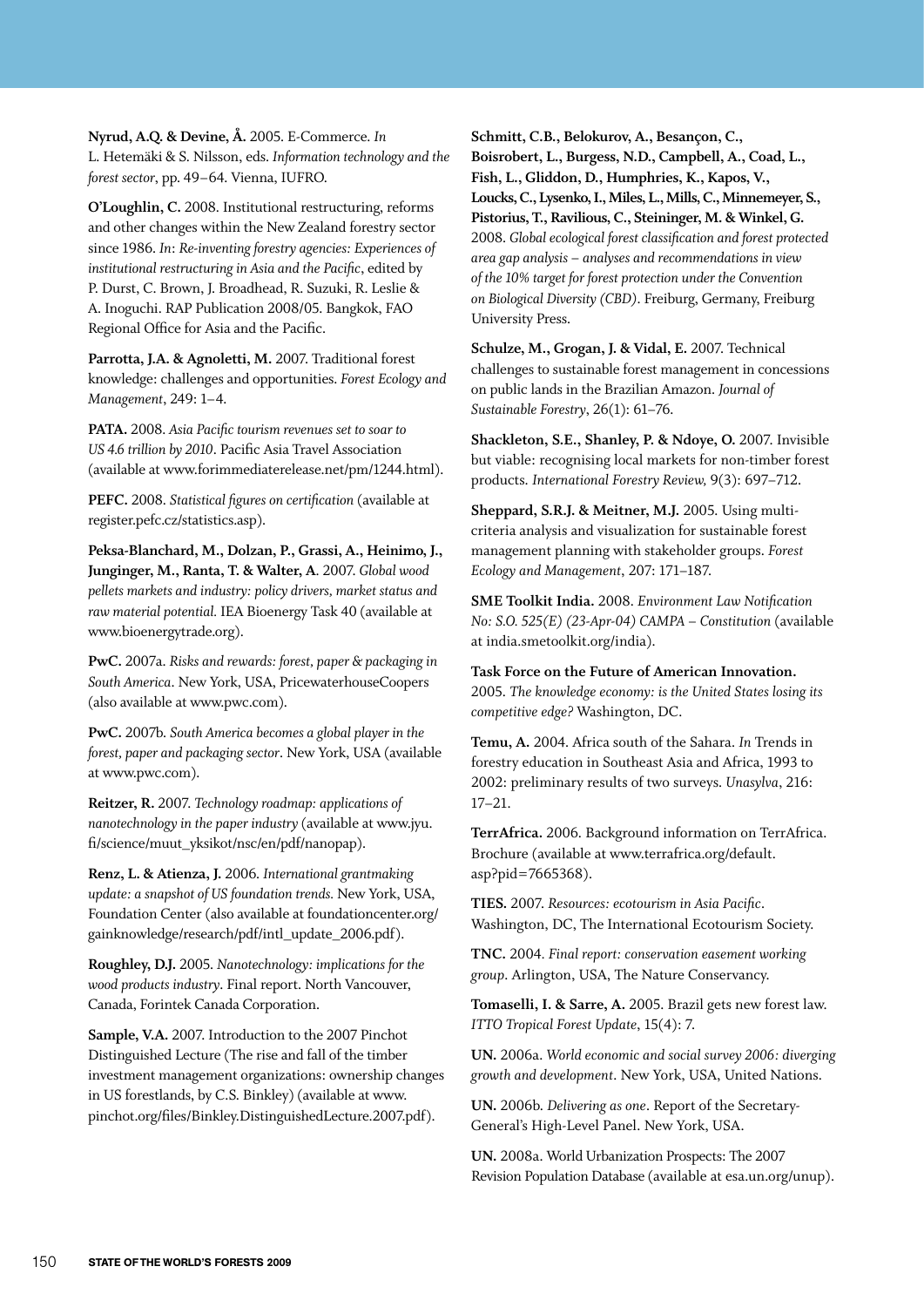**UN.** 2008b. Common database (available at unstats.un.org/ unsd/cdb/cdb\_help/cdb\_quick\_start.asp).

**UN.** 2008c. Millennium Development Goals Indicators database series: terrestrial areas protected (available at mdgs.un.org/unsd/mdg/SeriesDetail.aspx?srid=783&crid).

**UN.** 2008d. *World Urbanization Prospects: The 2007 Revision – Highlights*. New York, USA (also available at www. un.org/esa/population/publications/wup2007/2007WUP\_ Highlights\_web.pdf).

**UN.** 2008e. Commodity trade statistics database (available at comtrade.un.org).

**UN.** 2008f. Energy statistics database: charcoal data (available at unstats.un.org/unsd/energy/edbase.htm).

**UNECE & FAO.** 2005. *European Forest Sector Outlook Study 1960–2000–2020: main report.* Geneva, Switzerland.

**UNECE & FAO.** 2006a. *Proceedings, UNECE/FAO policy forum: public procurement policies on wood and paper products and their impacts on sustainable forest management and timber markets*. *Geneva, Switzerland, 5 October*. Rome (also available at www.fao.org/docrep/009/a0914e/a0914e00.htm).

**UNECE & FAO.** 2006b. *Forest Products Annual Market Review, 2005–2006*. Geneva Timber and Forest Study Paper 21. New York, USA, and Geneva, Switzerland, United Nations Publications (also available at www.unece.org/trade/ timber/tc-publ.htm).

**UNECE & FAO.** 2007. *Forest Products Annual Market Review, 2006–2007*. Geneva Timber and Forest Study Paper 22. New York, USA, and Geneva, Switzerland, United Nations Publications (also available at www.unece.org/trade/timber/ tc-publ.htm).

**UNECE & FAO.** 2008. *Forests and water. Note by the secretariat*. 66th session of the Timber Committee and 34th session of the European Forestry Commission, Rome, 21–24 October 2008. Geneva, Switzerland.

**UNECE, FAO & ILO.** 2003. *Report on the seminar on close to nature forestry*. Document TIM/EFC/WP.1/SEM.57/2003/3. Geneva, Switzerland, UNECE.

**UNECE, MCPFE & FAO.** 2007. *State of Europe's forests 2007 – The MCPFE report on sustainable forest management in Europe*. Warsaw, Ministerial Conference on the Protection of Forests in Europe (MCPFE) Liaison Unit.

**UNEP.** 2007. *Global environment outlook (GEO 4)*. Nairobi, United Nations Environment Programme (also available at www.unep.org/geo/).

**UNESCAP.** 2007. *Millennium Development Goals: progress in Asia and the Pacific 2007*. Bangkok, UN Economic and Social Commission for Asia and the Pacific.

**UNFF.** 2004. *Traditional forest-related knowledge. Report of the Secretary-General.* E/CN.18/2004/7. United Nations Forum on Forests (available at www.un.org/esa/forests/documentsunff.html#4).

**UNU.** 2007. *Overcoming one of the greatest environmental challenges of our times: re-thinking policies to cope with desertification*. Policy brief based on the Joint International Conference "Desertification and International Policy Imperatives", Algiers, 17–19 December 2006. Tokyo, United Nations University.

**UNWTO.** 2008. *Asia Pacific Newsletter*, 11(1). Madrid, UN World Tourism Organization (also available at www.unwto. org/asia/news/en/newsle.php?op=2&subop=2).

**US DoE.** 2006. *Forest products industry technology roadmap*, prepared by Agenda 2020 Technology Alliance. Washington, DC, United States Department of Energy (also available at www.agenda2020.org).

**US EPA.** 2008. *Mitigation banking factsheet.* Washington, DC, United States Environmental Protection Agency (also available at www.epa.gov/OWOW/wetlands/facts/fact16. html).

**US Forest Service.** 2008. North American Forest Outlook Study: US country report. (unpublished SOFO 2009 contribution)

**USAID.** 2006. *Biodiversity in Latin America and the Caribbean*. Washington, DC, United States Agency for International Development (also available at www.usaid.gov/locations/ latin\_america\_caribbean/issues/biodiversity\_issue.html).

**USAID.** 2008. *The shea value chain: a uniquely African industry* (available at www.watradehub.com/index.php?option=com\_c ontent&task=view&id=507&Itemid=117).

**USDA.** 2004. *Rural poverty at a glance*. Rural Poverty Research Report No. 10. Washington, DC, United States Department of Agriculture.

**USGBC.** 2008. *What is LEED?* Washington, DC, United States Green Building Council (also available at www.usgbc.org/ DisplayPage.aspx?CMSPageID=222).

**van Ree, R. & Annevelink, B.** 2007. *Status report biorefinery 2007*. Wageningen, the Netherlands, Agrotechnology and Food Sciences Group (also available at www.biorefinery. nl/publications).

**Wang, T., Hamann, A., Aitken, S., O'Neill, G., Yanchuk, A. & Spittlehouse, D.** 2008. Use of genetic variation in forest trees to adapt to changing climate*.* Presented at the conference "Adaptation of forests and forest management to changing climate with emphasis on forest health: a review of science, policies, and practices", Umeå, Sweden, 25–28 August.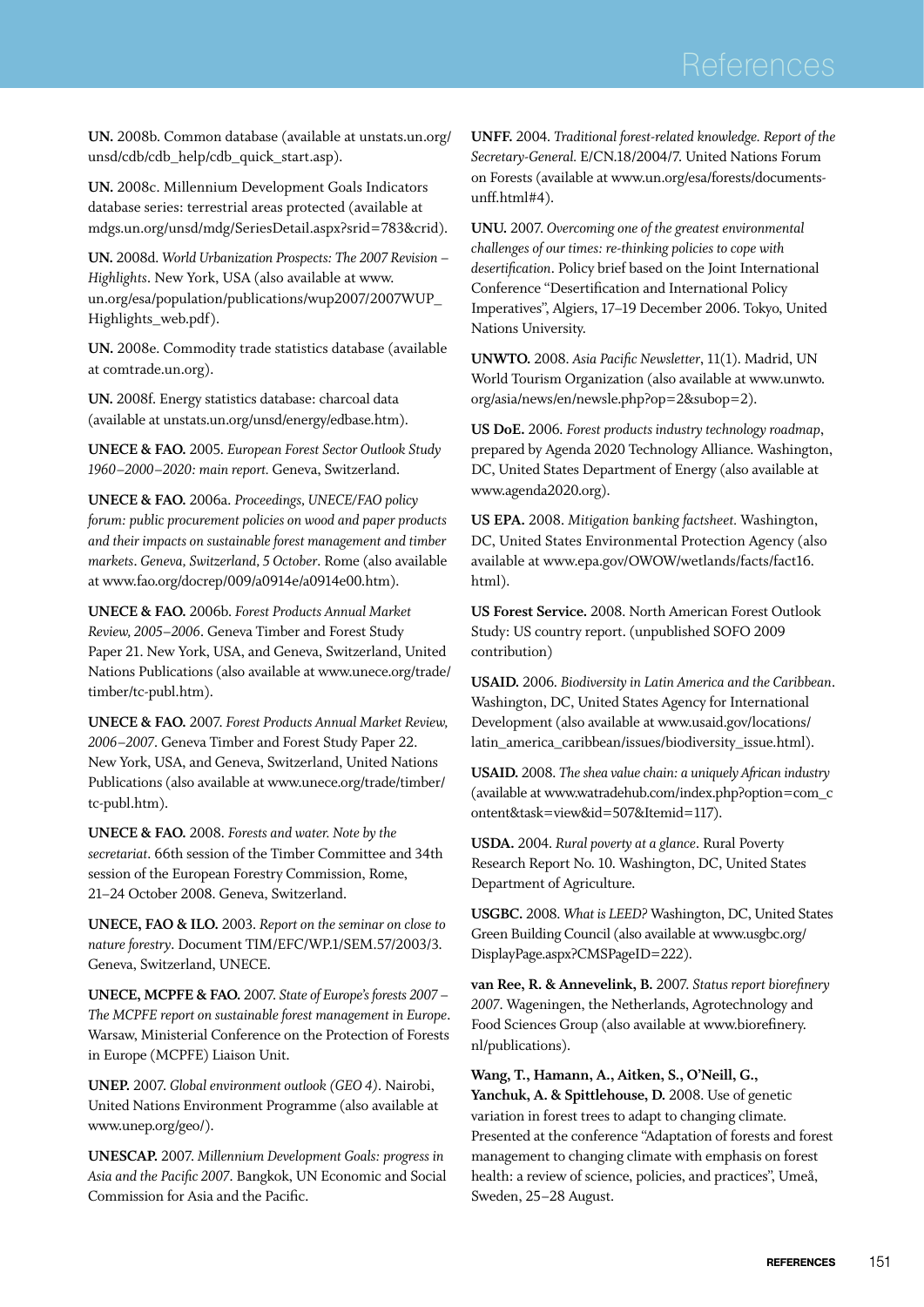**ACTED.** 2006**.** *Eco-tourism in Tajikistan: key challenges and opportunities.* Paris, Agency for Technical Cooperation and Development (available at www.untj.org/principals/ minutes/TourismACTED.ppt).

**Alexander, S.J., Weigand, J. & Blatner, K.A.** 2002. Nontimber forest product commerce. *In* E.T. Jones, R.J. McLain & J. Weigand, eds. *Non timber forest products in the United States*. Lawrence, USA, University of Kansas Press.

**Amir, S. & Rechtman, O.** 2006. *The development of forest policy in Israel in the 20th century: implications for the future.*  Haifa, Israel, Center for Urban and Regional Studies, Technion – Israel Institute of Technology.

**ARC.** 2006. *RecFacts general statistics*. Washington, DC, American Recreation Coalition (available at www. funoutdoors.com/research).

**ARC.** 2007. *Forest service chief Gail Kimbell seeks to close gap between kids and nature*. News release. Washington, DC (available at www.funoutdoors.com/node/view/1933).

**Asia Forest Network.** 2008. *Where is the future for cultures and forests? Indigenous peoples and forest management in 2020*. Thematic study for the Asia-Pacific Forestry Sector Outlook Study. Bangkok, FAO Regional Office for Asia and the Pacific. (in press)

**Audley, J.J., Papademetriou, D.G, Polaski, S. & Vaughan, S.** 2004. *NAFTA's promise and reality: lessons from Mexico for the hemisphere*. Washington, DC, Carnegie Endowment for International Peace (available at www. carnegieendowment.org/files/nafta1.pdf).

**Baudin, A., Eliasson, L., Gustafsson, A., Hagström, L., Helstad, K., Nyrud, A.Q., Sande, J.B., Haartveit, E.Y. & Ziethén, R.** 2005**.** ICT and the wood industry. *In* L. Hetemäki & S. Nilsson, eds. *Information technology and the forest sector*, pp. 129–149. Vienna, International Union of Forest Research Organizations (IUFRO).

**Becker, G., Coleman, E., Hetsch, S., Kazemi, Y. & Prins, K.** 2007. *Mobilizing wood resources: can Europe's forests satisfy the increasing demand for raw material and energy under sustainable forest management*. Background paper, UNECE/FAO Workshop on Mobilizing Wood Resources. 11–12 January 2007. Geneva, Switzerland, United Nations Economic Commission for Europe (UNECE).

**Beecher, J.F.** 2007. Wood, trees and nanotechnology. *Nature Nanotechnology*, 2(8): 466–467 (available at www. nature.com/naturenanotechnology).

**Bell, S., Tyrväinen, L., Sievänen, T., Pröbstl, U. & Simpson, M.** 2007. Outdoor recreation and nature tourism: a European perspective. *Living Reviews in Landscape Research*, 1(2) (available at landscaperesearch.livingreviews. org/Articles/lrlr-2007-2/).

**Bowe, S.A., Smith, R.L., Kline, D.E. & Araman, P.A.** 2002. A segmental analysis of current and future scanning and optimizing technology in the hardwood sawmill industry. *Forest Products Journal*, 52(3): 68–76.

**Brown, S.** 2008. Beetle tree kill releases more carbon than fires. *Nature News*, 23 April (available at www.nature.com/ news/2008/080423/full/news.2008.771.html).

**Canadian Council of Forest Ministers.** 2006. *Criteria and indicators of sustainable forest management in Canada: national status 2005*. Ottawa, Natural Resources Canada.

**Carle, J.B. & Holmgren, P.** 2008. Wood from planted forests – a global outlook 2005–2030. *Forest Products Journal.* (in press)

**CEI-Bois, CEPF & CEPI.** 2005. *Innovative and sustainable use of forest resources: Vision 2030.* A technology platform initiative by the European forest-based sector. Brussels, European Confederation of Woodworking Industries, Confederation of European Forest Owners & Confederation of European Paper Industries.

**CIFOR.** 2004. *Operationalising the ecosystem approach – reinventing research*. Forest Livelihoods Briefs No. 2. Bogor, Indonesia, Center for International Forestry Research (available at www.cifor.cgiar.org/publications/pdf\_files/ livebrief/livebrief0402e.pdf).

**CIFOR.** 2008a. *Best Brazil nut practice in Bolivia.* Bogor, Indonesia (available at www.cifor.cgiar.org/Publications/ Corporate/NewsOnline/NewsOnline43/brazil\_nut.htm).

**CIFOR.** 2008b. *CIFOR's strategy, 2008–2018: Making a difference for forests and people*. Bogor, Indonesia (available at www.cifor.cgiar.org/publications/pdf\_files/Books/ CIFORStrategy0801.pdf).

**Clark, M.** 2007. PEFC presentation. Third International Workshop on Conformity Assessment*,* Rio de Janeiro, Brazil, 10–11 December 2007 (available at www.inmetro.gov.br/ noticias/eventos/avaliacaoConformidade/Palestras/michael\_ clark.pdf).

**Comisión Nacional Forestal, Mexico.** 2008. North America Forest Outlook Study: Mexico country report. (unpublished SOFO 2009 contribution)

**Conservation International.** 2005. *Biodiversity hotspots*. Arlington, USA (available at www.biodiversityhotspots.org/ xp/Hotspots/hotspots\_by\_region/).